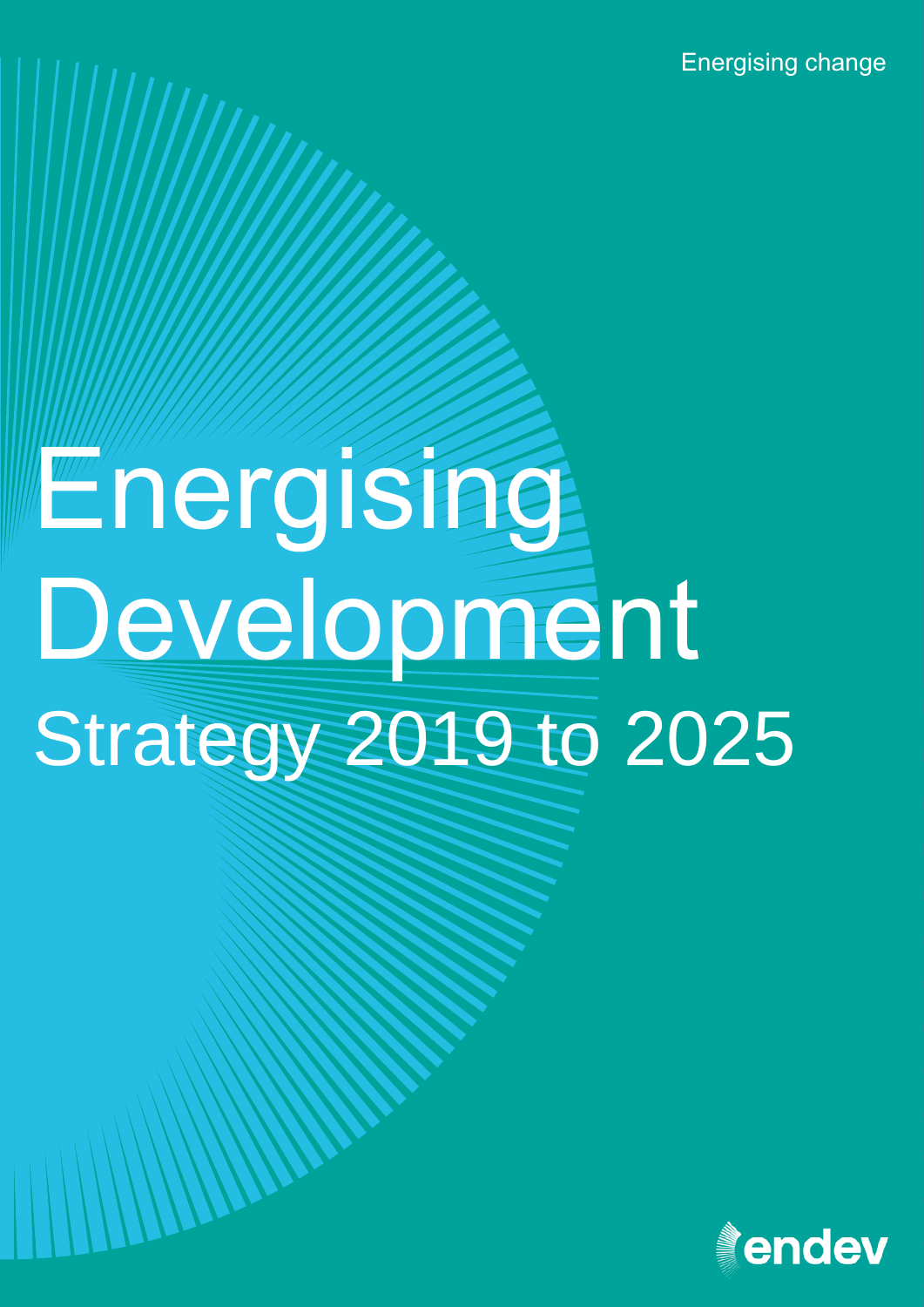#### **Partnership between**

**The German Federal Ministry for Economic Cooperation and Development The Netherlands Ministry of Foreign Affairs The Norwegian Agency for Development Cooperation The Swiss Agency for Development and Cooperation**

With co-financing from the **Australian Department of Foreign Affairs and Trade, the European Union, Icelandic International Development Agency, IKEA Foundation, Irish Aid, Korea Foundation for International Healthcare, Swedish International Development Cooperation Agency, The UK Foreign, Commonwealth & Development Office, and the United States Agency for International Development**

#### **Coordinated and implemented by**

Deutsche Gesellschaft für Internationale Zusammenarbeit (GIZ) GmbH Rijksdienst voor Ondernemend Nederland (RVO)

Association pour le Développement de l'Energie Solaire Suisse (ADES) Association of Volunteers in International Service (AVSI) Collaborative Labeling and Appliance Standard Program (CLASP) Humanistisch Instituut voor Ontwikkelingssamenwerking (HIVOS) Nordic International Support Foundation (NIS) Practical Action Netherlands Development Organisation (SNV)

**As of February 2021**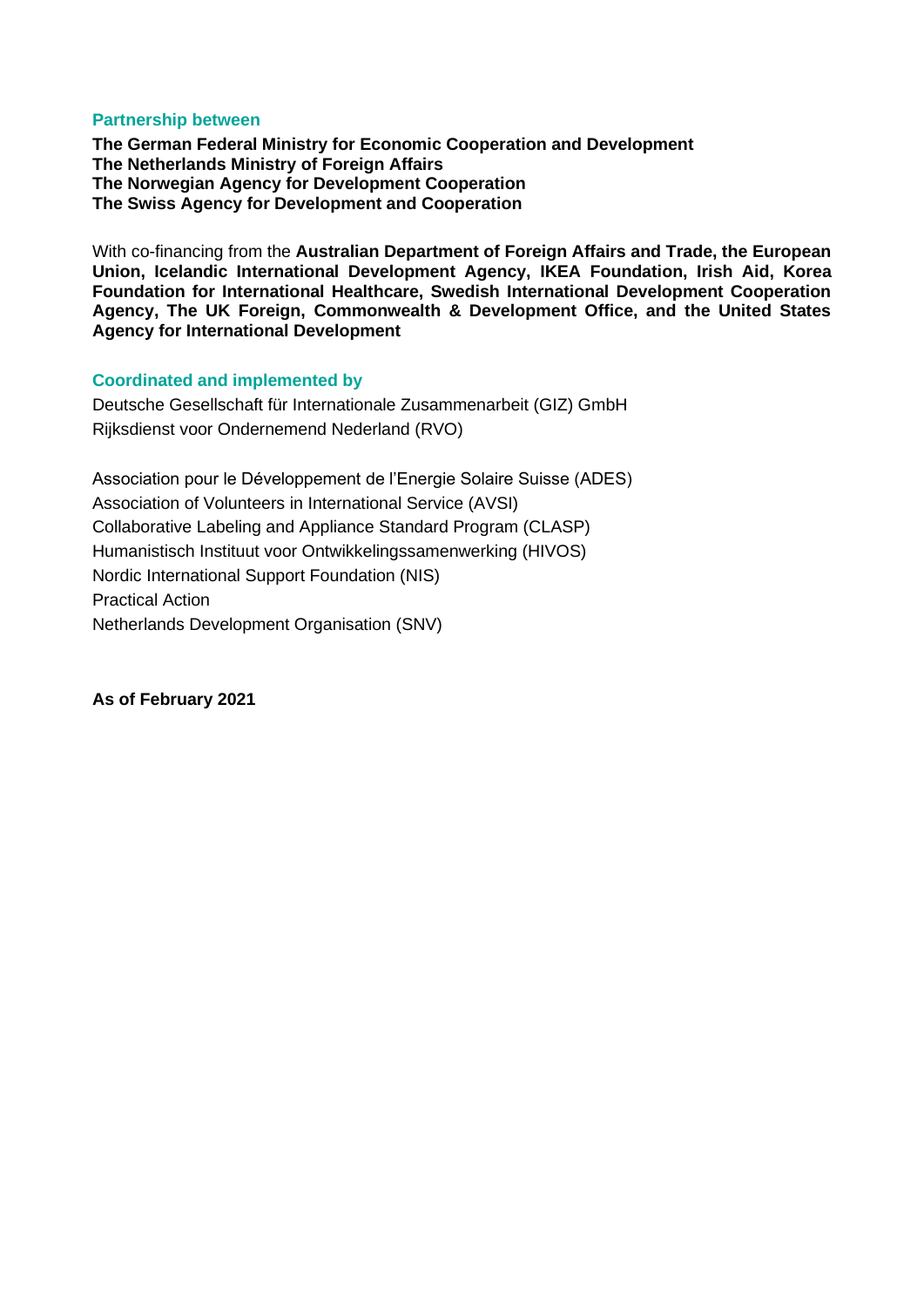#### Vision

## **Everyone has access to affordable, reliable, sustainable and modern energy in**

**2030.** To meet this ambitious target, international and national priorities need to be strengthened while global support has to be stepped up and new partnerships for scale have to be forged.

**Energising Development (EnDev) is a strategic partnership of donors to significantly deliver on building capacities for progressing on the Agenda 2030, in particular Sustainable Development Goal 7, and the Paris Agreement.** As an internationally highly recognized strategic partnership, EnDev supports developing countries in reaching their energy access

targets and in following low carbon development paths to meet their climate targets.

Donors may decide to take different roles – such as contributing to EnDev via joint funding at program level (non-earmarked and softearmarked funding) or via co-funding specific activities at country level (hard-earmarked funding) or via commissioning projects associated to the common objective of the strategic partnership (separate funding). The jointly funded EnDev program is commissioned by BMZ and implemented by GIZ in cooperation with other implementing organizations.

#### Mission statement

**Energising Development (EnDev) promotes sustainable access to modern energy services for households, micro, small and medium-sized enterprises, schools, health centres and community centres in developing countries as a means to inclusive social, economic and low carbon development.** Building on the primary focus on promoting sustainable access to modern energy services, EnDev's focuses on three impact areas (1) Energising Lives, (2) Energising Opportunities, and (3) Energising Climate. EnDev contributes to achieving the Agenda 2030, in particular Sustainable Development Goal 7, and the Paris Agreement by contributing to keeping the increase in global average temperature to 1.5°C above pre-industrial levels and by strengthening the ability of countries to deal with the impacts of climate change.

**EnDev grows and strengthens markets for modern energy services and products at scale, in particular for the poor, ensuring no one is left behind.** EnDev seeks to stimulate social and economic development. EnDev is committed to

- contribute to energy sector transitions, taking a market-based approach
- promote sustainable access to modern energy services as the means for higher level impact
- coordinate closely with local communities and stakeholders, building local and national capacity
- share lessons from implementation and learn from the work of others in the field
- support gender equality
- team up with international partners to increase its impact and relevance
- accurately account for its results
- work efficiently, transparently and costeffective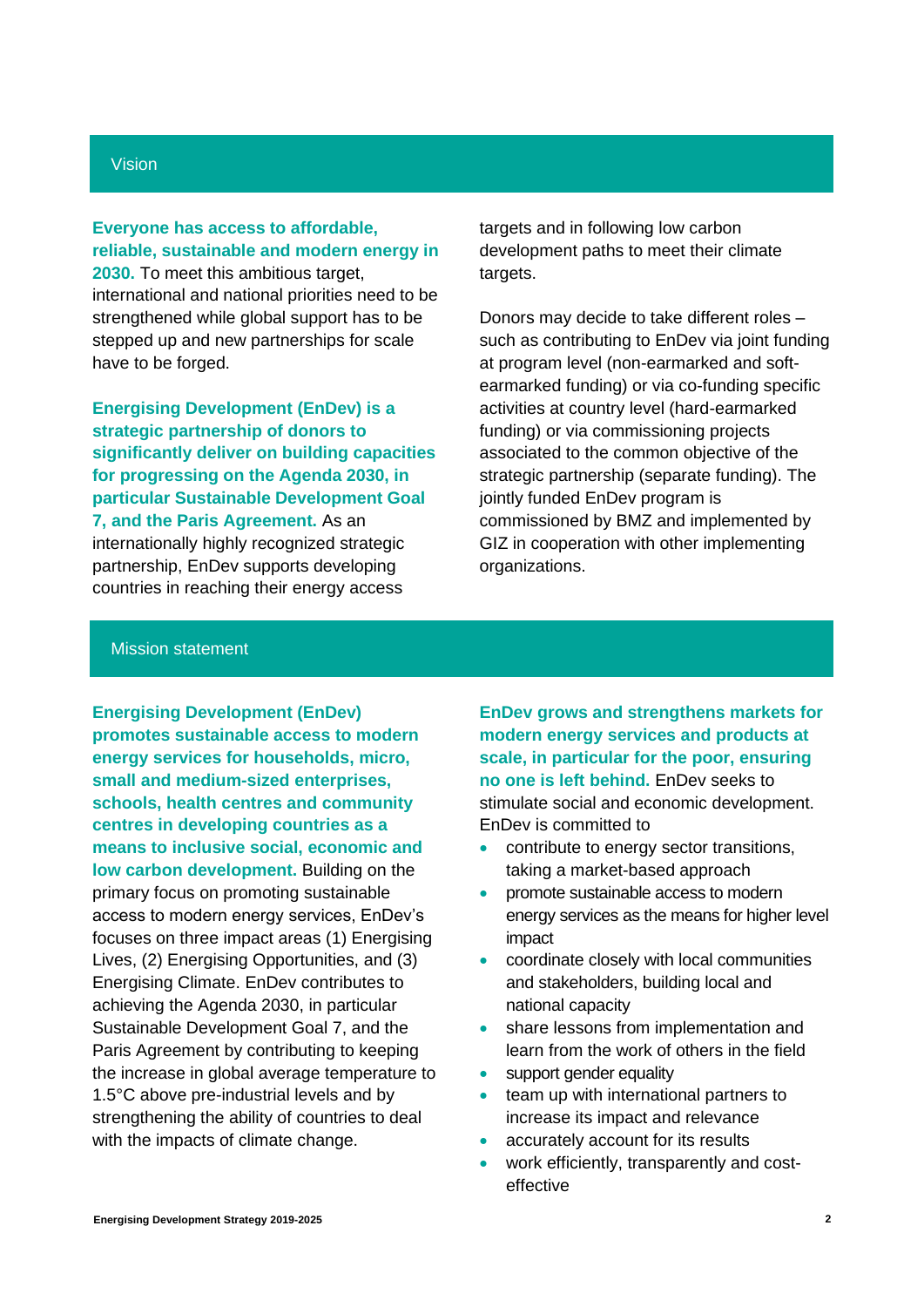# Content

| 2. |  |
|----|--|
|    |  |
|    |  |
|    |  |
| 6. |  |
|    |  |
|    |  |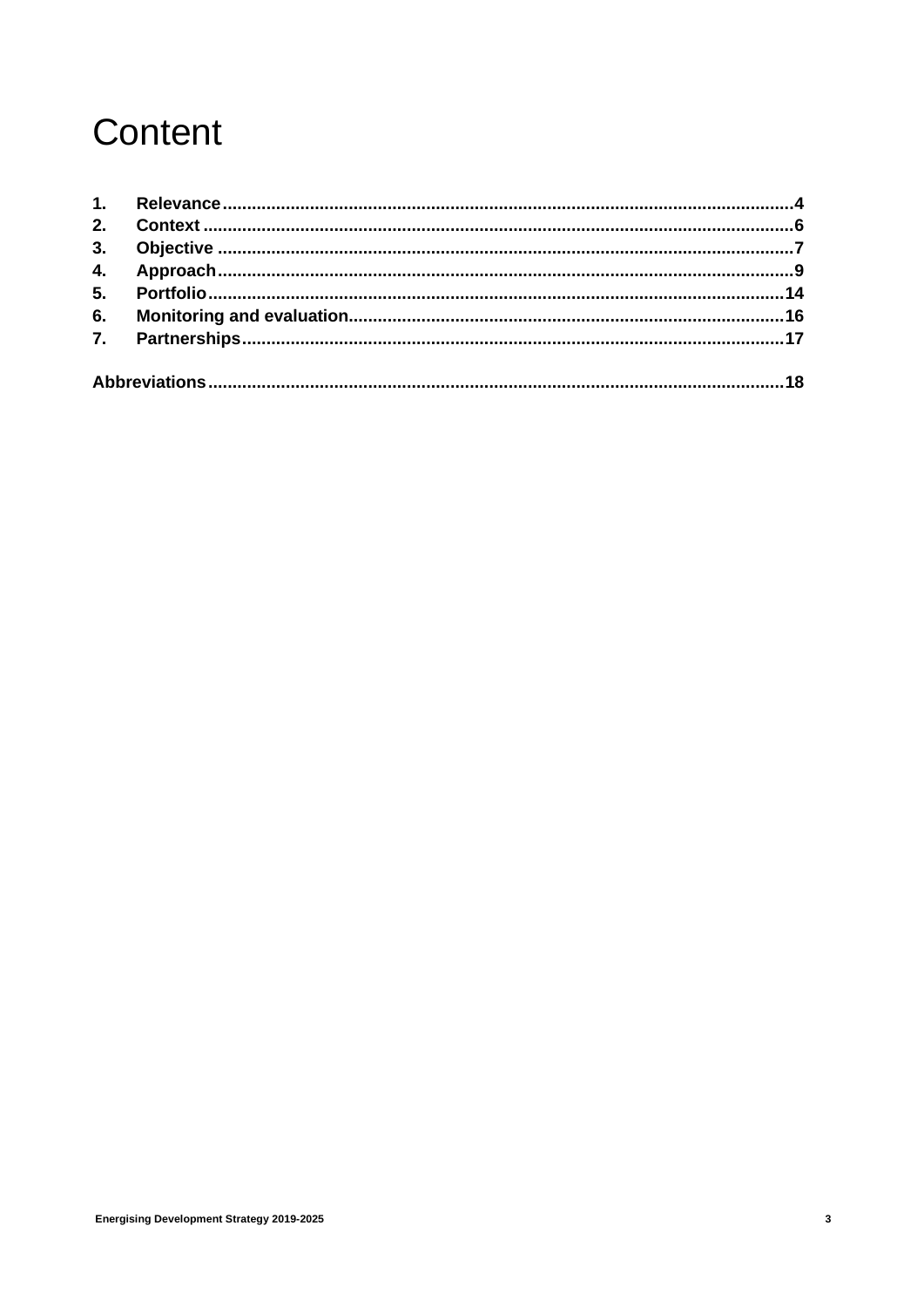## <span id="page-4-0"></span>1. Relevance

**Access to sustainable and modern energy is a prerequisite for sustainable social and economic development and thus at the core of delivering on the goals of the Agenda 2030 and the Paris Agreement.**

Without progress on Sustainable Development Goal 7 (SDG 7: Ensure access to affordable, reliable, sustainable and modern energy for all), it will not be possible to reduce poverty and foster economic development, improve public health, broaden the reach of education, or advance low carbon development. However, while meeting SDG 7 remains within reach, progress is too slow:

- Roughly **1 billion people – or about 13% of the world's population – still live without electricity.** Progress in the past years has been uneven and needs to become more widespread if the SDG7 goal of universal access to electricity is to be met by 2030. Otherwise, if current policies and population trends continue, as many as **674 million people** will continue to live without electricity in 2030.
- Also, still about **3 billion people – or about 40 percent of the world's population – do not have access to modern cooking technologies**. Progress has barely kept pace with population growth. To meet the goal of universal access by 2030, access expansion will need to accelerate. Otherwise, if the current trajectory continues, **2.3 billion people** will continue to use traditional cooking solutions in 2030, perpetuating much of the current negative health, gender, environmental, climate and development impacts. People relying on biomass for cooking or heating are exposed to serious health risks: roughly 4 million people, most of them women and children, die each year as a result of indoor air pollution.

Taking these facts into account there was a strong call for urgent concerted action to achieve access to affordable, reliable, sustainable and modern energy for all by 2030 at the *High-level Political Forum on Sustainable Development* (HLPF) in 2018.

Although the *Tracking SDG7: The Energy Progress Report* published in 2019 shows slight improvements for access to electricity, the big picture remains unchanged: Being deprived from access to modern energy services and products means spending a lot of time, money and effort on securing energy supply for basic needs. This is a hindering factor for economic development. While being oriented towards the poor and leaving no one behind, EnDev also targets the local private sector, mainly micro, small and medium-sized companies, by providing energy, electric and thermal, for productive uses.

Progressing on energy access in line with low carbon development paths and thus contributing to keeping the increase in global average temperature to 1.5°C above preindustrial levels, is at the heart of EnDev. Bringing together the objectives of SDG 7 and the Paris Agreement requires transitioning to universal energy access and delivering on targets of Nationally Determined Contributions (NDCs) in partner countries at the same time. To achieve this joint objective, an extensive yet comprehensive set of political, technical, social, and financial changes is required – globally and on country level. With its potential for decentralized, renewable energy solutions in areas that are still without access to electricity and improved cooking solutions, there is a special focus on countries in sub-Saharan Africa whilst not neglecting the global scope of the program.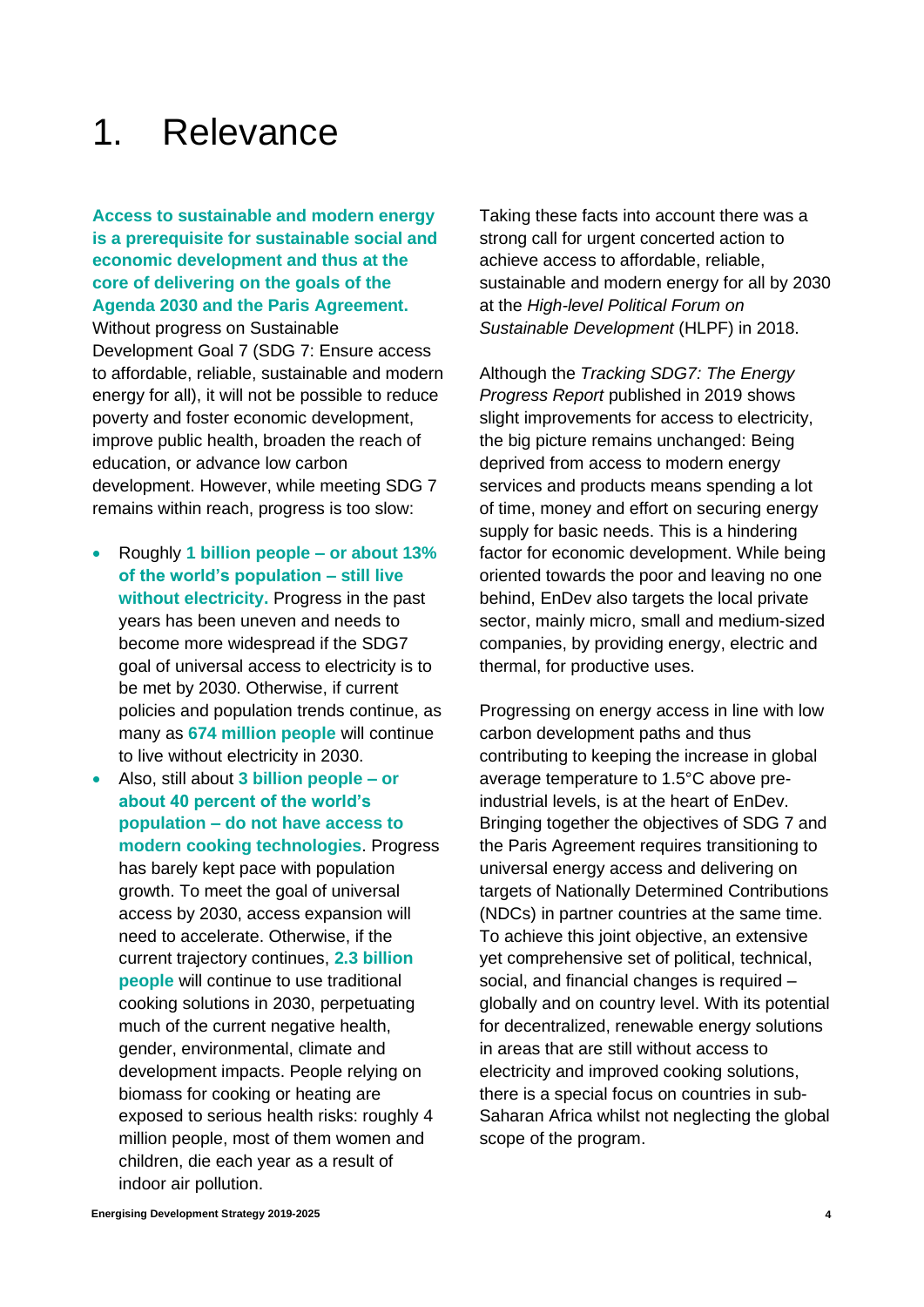Building markets for modern energy services is the prevailing global paradigm, especially in the case of decentralized renewable energy solutions for productive use. This requires substantially **higher levels of public and private investments** in the sector from what has been the case in recent years. Reaching universal energy provision needs profitable and bankable business models as well as scaled-up capacity building – with renewed, cross-sectoral approaches, to develop human and institutional capacities. In addition,

solutions need to be developed to reach out to the extreme poor and vulnerable, living beyond purely commercial markets.

**EnDev's strategic orientation is fully in line with the political call for a stronger push towards progressing on SDG 7 by harnessing the potential of decentralized renewable energy solutions. EnDev's learning and innovation agenda fits to the international call to scale up capacity building.**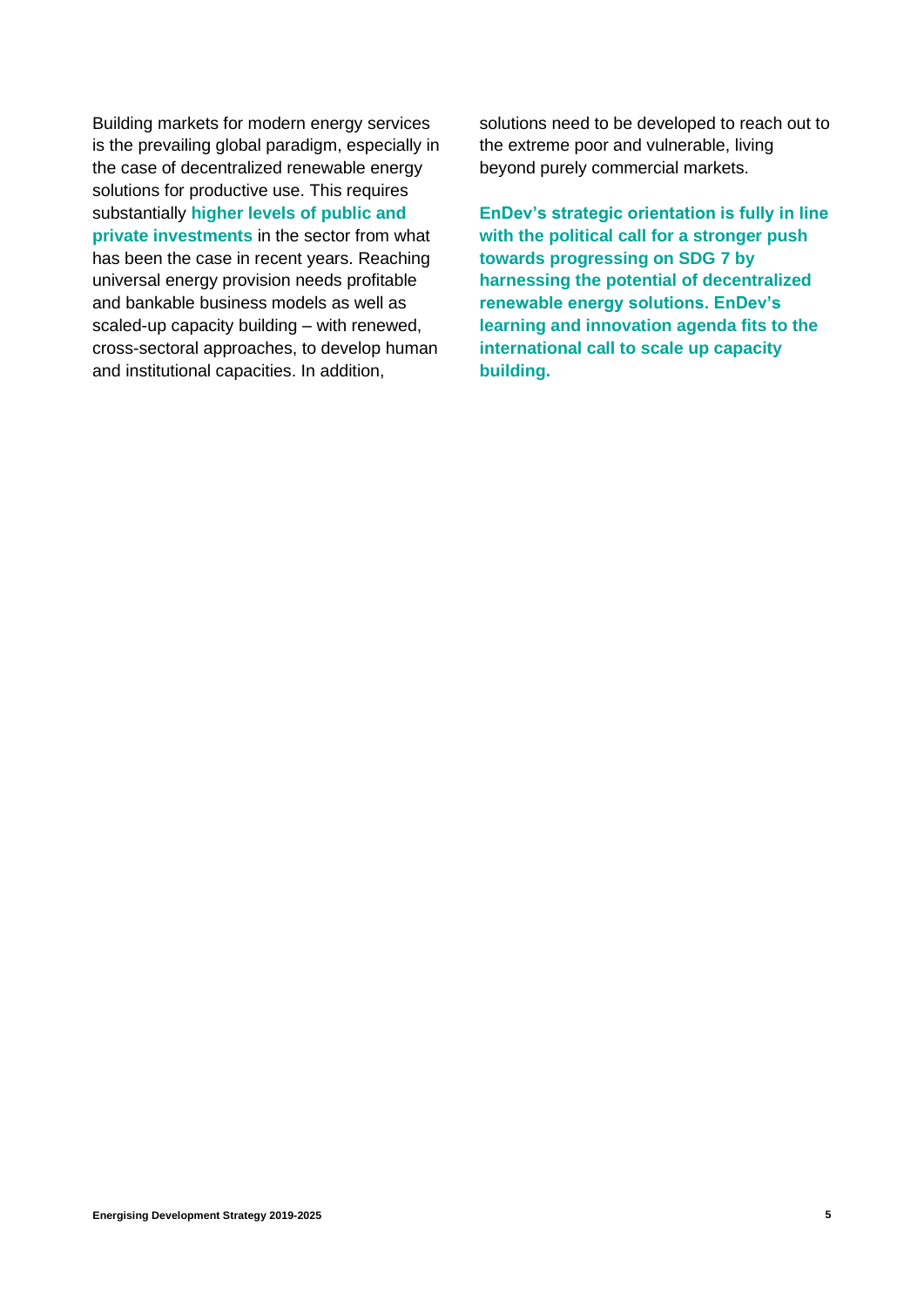## <span id="page-6-0"></span>2. Context

**Currently financed by the governments of Germany, the Netherlands, Norway, and Switzerland, EnDev is a strategic partnership on funding and implementation level**. EnDev promotes the provision of access to modern energy services that meet the needs of the poor, are long lasting, efficient and effective, affordable, appreciated by users, and create positive economic, social and/or environmental impacts.

Since its initiation, EnDev has become the internationally most renowned technical assistance program to promote the provision of access to sustainable energy. Its robustly monitored **result-orientation** and strong commitment to achieve quantified global goals in combination with an **on-the-ground technical expertise and performancebased approach** makes EnDev unique. One of EnDev's strengths is being close to the needs of the beneficiaries with a bottom-up approach of building markets. Taking impacts and the end users' perspective as the basis for its interventions, EnDev pushes for a continuous increase of energy service levels (according to the multi-tier framework for measuring energy access). This was recognized in 2018 by UN DESA in the context of the review of SDG 7. While striving for attributable results on the ground and in order to scale up, in the current strategy phase EnDev will expand its **transformational ambitions** by encouraging its implementers to make use of EnDev's unique sector position in many partner countries to more prominently engage in strategic energy sector dialogue. As a consequence, EnDev's interventions regarding the development of specific policies and regulations and building institutional capacities will intensify – also by

systematically partnering with other development partners and programs at country level, focusing on energy access for households as well as micro, small and medium-sized enterprises. EnDev will also need to engage more in **strategic partnerships** for developing and implementing integrated approaches in support of energy transitions on country level – including a stronger collaboration for advocacy as well as for teaming up with complementary initiatives and programs focusing on access to finance to help businesses grow, become bankable, and tap resources, thus contributing to bringing markets to scale.

EnDev targets for fast scale-up of successful activities and flexible allocation of funds in response to performance measurements. In new countries, the program initially funds only start-up phases with limited budget. Provided approaches demonstrate results, they may be scaled up.

<span id="page-6-1"></span>EnDev has a **bottom-up approach**. In line with donor as well as partner priorities. EnDev identifies energy service needs through baseline studies, market analysis, and dialogues with relevant stakeholders. It is supporting activities of practitioners and energy service providers on the ground through close cooperation with stakeholders on micro and meso level, cooperating with a broad variety of organisations from public sector, private sector and civil society. EnDev seeks to choose the most efficient institutions in partner countries for cooperation. Additionally, EnDev country projects actively seek to carry out joint interventions with a variety of implementing organisations.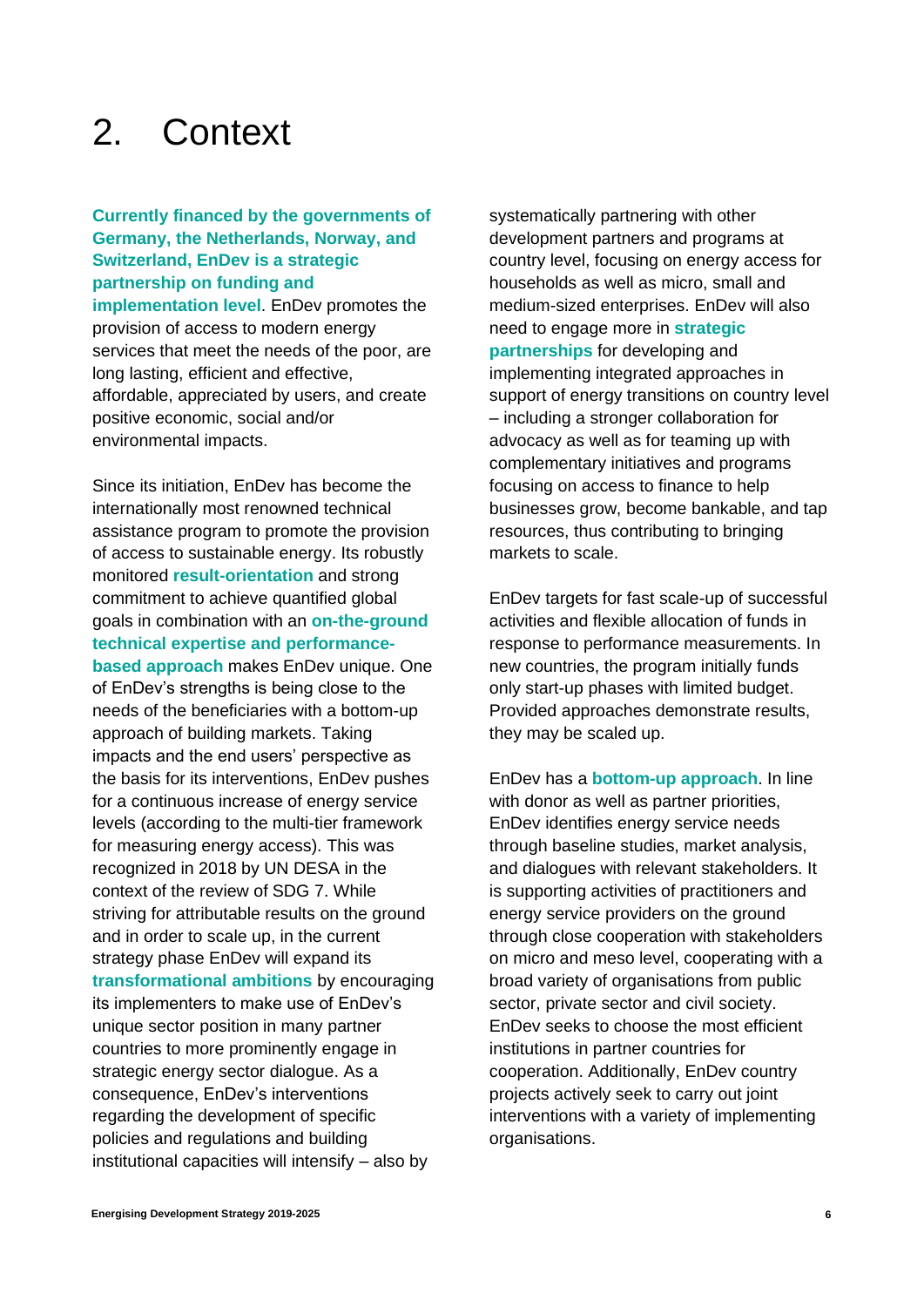## 3. Objective

**EnDev's strategic objective is to contribute significantly to achieving universal energy access in the countries it works in by initiating and developing inclusive and sustainable energy markets. To achieve this objective, EnDev strives to:**

- deliver value for money
- mobilize additional funding for energy access activities
- contribute to cooperation in the sector and partnerships for scale
- build broad implementation capacity to deliver on SDG 7

#### **To reach its objective, EnDev's ambition is to break away from its historic linear**

**growth.** Targets based on commissioned funding are specified in the logframe. EnDev will maintain its bottom-up approach, complementing and actively feeding into national activities at the policy, legislative, and regulatory level. The program will operate from its inherent strength, which is bringing implementation close to the target group. While maintaining to strive for attributable and measurable outcomes on direct implementation level, EnDev will contribute to indirectly reach beneficiaries by leveraging investments, harmonizing approaches, and influencing policies and regulations in cooperation with others. Reporting of direct as well as indirect results will follow diligent and transparent monitoring methodologies, avoiding any duplication of results reporting.

**Since its initiation, EnDev has worked with the ambition to facilitate sustainable access to modern energy for a defined benchmark (EUR per person)**. While this benchmark is used to measure the overall performance of the program, EnDev will divert from such a strict interpretation of the benchmark to (1) incentivize contributions

towards sector transition by feeding implementation experience into national policy processes and improving the enabling environment which might not be directly and immediately transferable to access figures and (2) allow for more cost-intensive interventions targeting e.g. productive use of energy or higher tier energy access.

**Donor coordination and harmonization through basket funding ("core funding") remains the basic principle of EnDev** 

**funding**. In general, EnDev donors welcome new funding – both at global or country level, and both from bilateral donors as well as from private or philanthropic organizations –, provided absorption capacity is not overstrained and contributions are aligned with the objectives and principles of EnDev. Acknowledging varying and changing donor policies and priorities, EnDev is able to absorb earmarked funding for specific lines of activities or with a geographic focus. To ensure flexibility, internal competition for funds, and a performance-based approach, the share of earmarked funding is limited.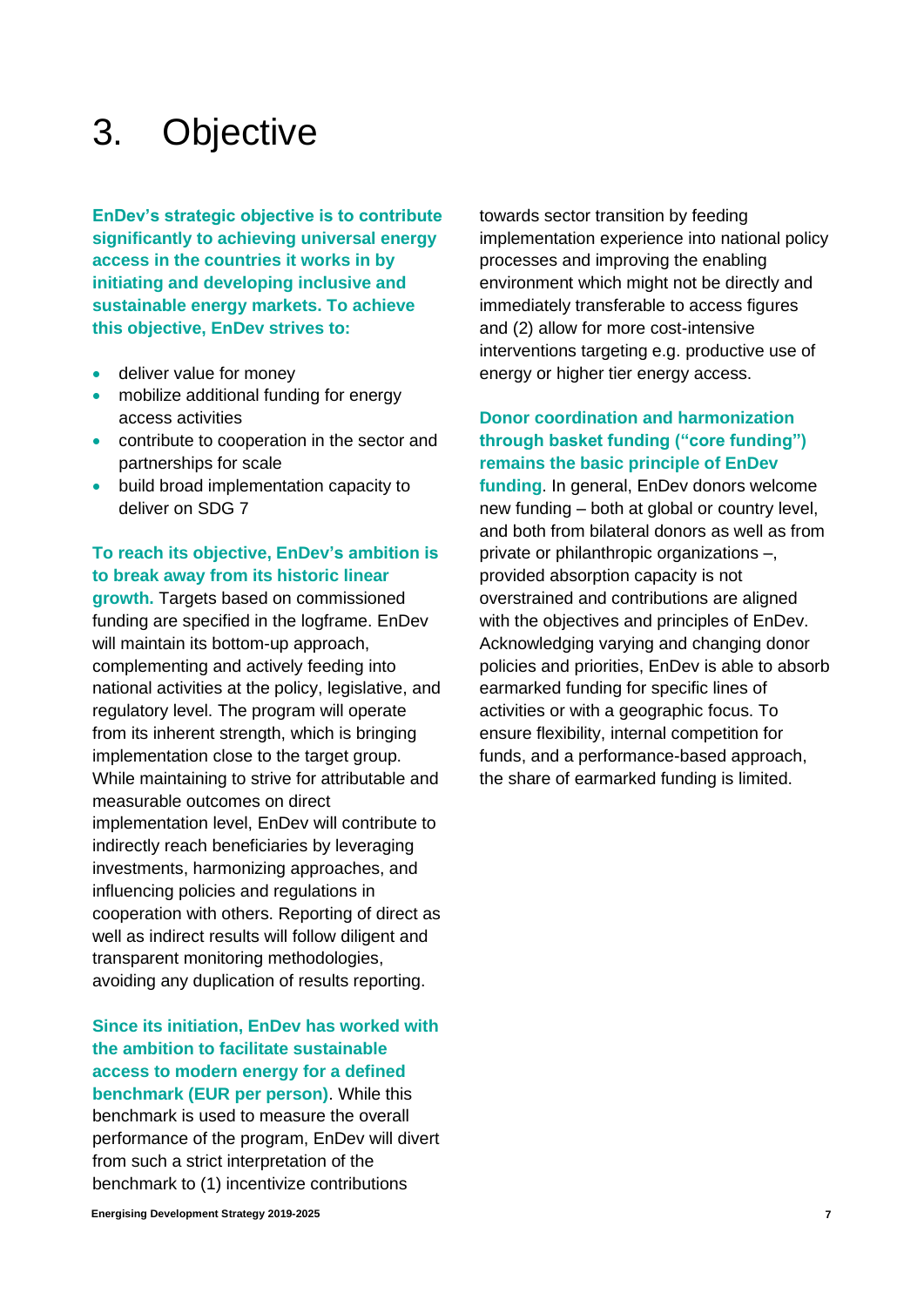#### **Key features of EnDev**

**Contribution to Agenda 2030**: positioning EnDev internationally as the most renowned technical assistance program supporting partner countries in reaching their energy access targets and thus delivering on SDG 7 with concrete co-benefits for other SDGs of the Agenda 2030.

**Alignment with Paris Agreement as well as donors' policy priorities**: delivering particularly on NDC targets as well as on donor-specific policy priorities

**Strategic positioning**: balancing approaches for transformational change with delivering tangible results in decentralized renewable electrification and in modern cooking solutions with a transitional approach towards e-cooking

**Innovation and scaling up**: pushing EnDev's energy access innovation agenda together with the private sector and forge strategic partnerships for scale and impact

**Emphasis on inclusion**: keep reaching poor and vulnerable population groups, with a specific focus on women and including refugees, including the roll-out of a comprehensive safeguard and gender approach

**Social and economic development through higher tier energy services**: while remaining inclusive, taking a consumer-centric approach in line with beneficiaries needs to increase the ambition level of outcomes in energy services that contribute to higher economic and social development impacts

### **EnDev aims at a balanced portfolio reflecting the diverse priorities of its**

**donors**. A transition from lower to higher tier electricity is promoted. Promoting modern cooking solutions includes a transitional approach towards e-cooking in the longer term. EnDev follows a consumer-centric approach in line with the needs of the beneficiaries to trigger economic and low carbon development. EnDev will gradually gear up towards higher tier energy access,

depending on the needs of target groups, acknowledging that such approaches come with longer lead times and higher costs. EnDev will spur and mainstream energy access innovations particularly in the fields of productive use, digitalization and migration, and share its learnings broadly with others in the field. EnDev will reach out to forge strategic partnerships on country and international level.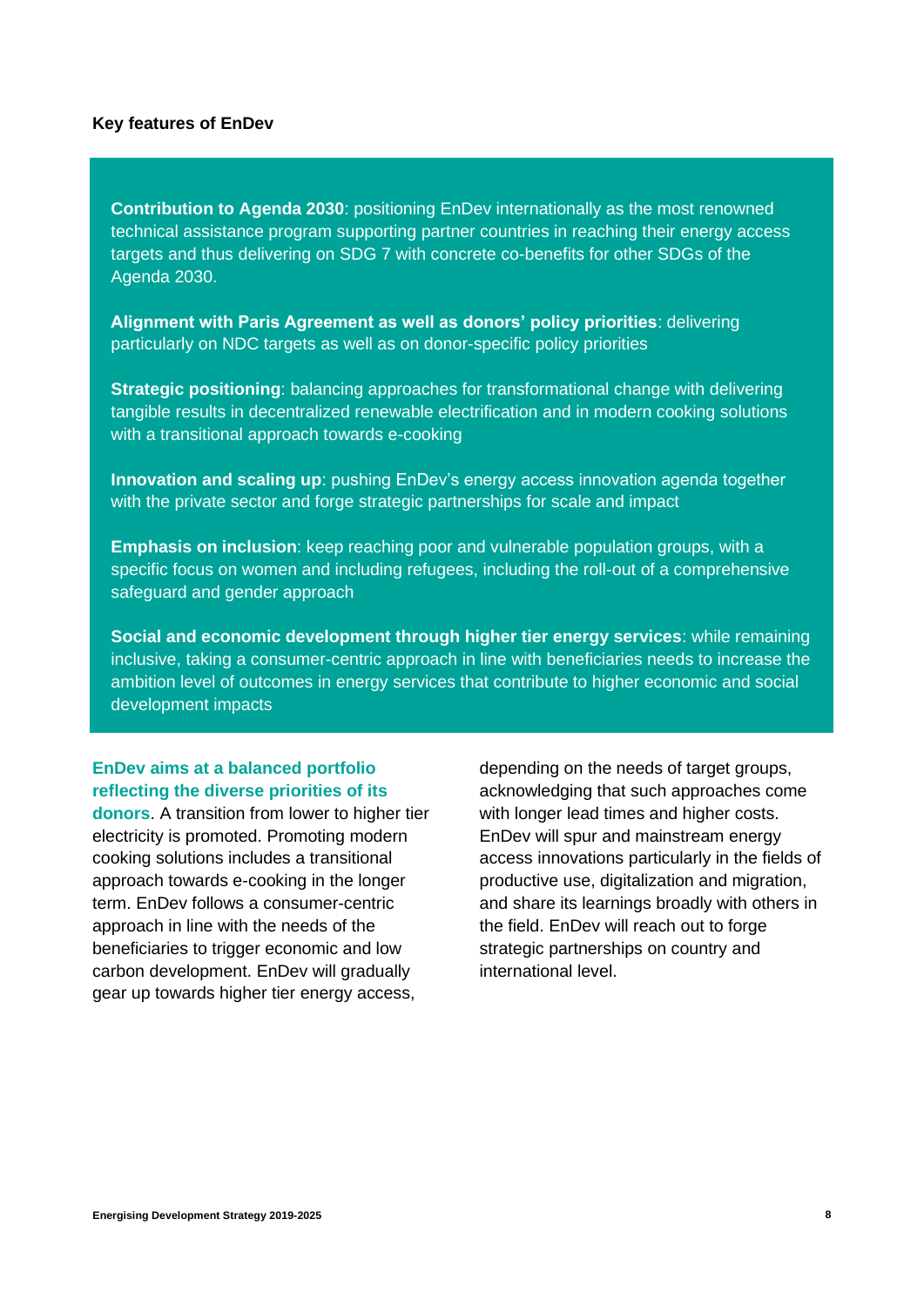## <span id="page-9-0"></span>4. Approach

**As a global program and with differing sector and market conditions in each country, EnDev provides a global theory of change that is adapted at country level**,

focusing on energy access for households and social institutions as well as micro, small and medium-sized enterprises. While being geared towards providing access to modern energy services and products at outcome level and thus being committed to contributing to achieve SDG 7, for EnDev energy access serves as the means for delivering broadly on social, economic, and environmental impacts. Hence, modern energy services are provided in line with needs and based on renewable resources with the ambition to phase out fossil fuels and non-sustainable biomass.

EnDev is targeting three main impact areas where it strives to bring about change:

**Energising Lives**: EnDev's impact area on social development is directly linked to leaving no one behind and SDG 1 "End poverty", SDG 3 "Ensure healthy lives and promote well-being", SDG 4 "Ensure inclusive and equitable quality education", SDG 5 "Achieve gender equality and empower all women and girls" – e.g. by improved household income situation and reduced vulnerability, improved health through reduced indoor air pollution or improved service quality of health centers and clinics, better learning environment through electrified schools in off-grid rural areas, improved gender equality, etc.

**Energising Opportunities**: EnDev's impact area on economic development is directly linked to SDG 8 "Promote inclusive and sustainable economic growth and employment" – e.g. by strengthened rural economic activity by targeted promotion of productive use of energy along value chains, improved job creation, etc.

**Energising Climate**: EnDev's impact area on combating climate change is directly linked to SDG 13 "Take urgent action to combat climate change and its impacts" – e.g. by reduced GHG emissions through more efficient and cleaner cooking solutions or decentralized off-grid solutions based on renewable energies. EnDev's climate impacts build on the primary focus on providing sustainable energy access.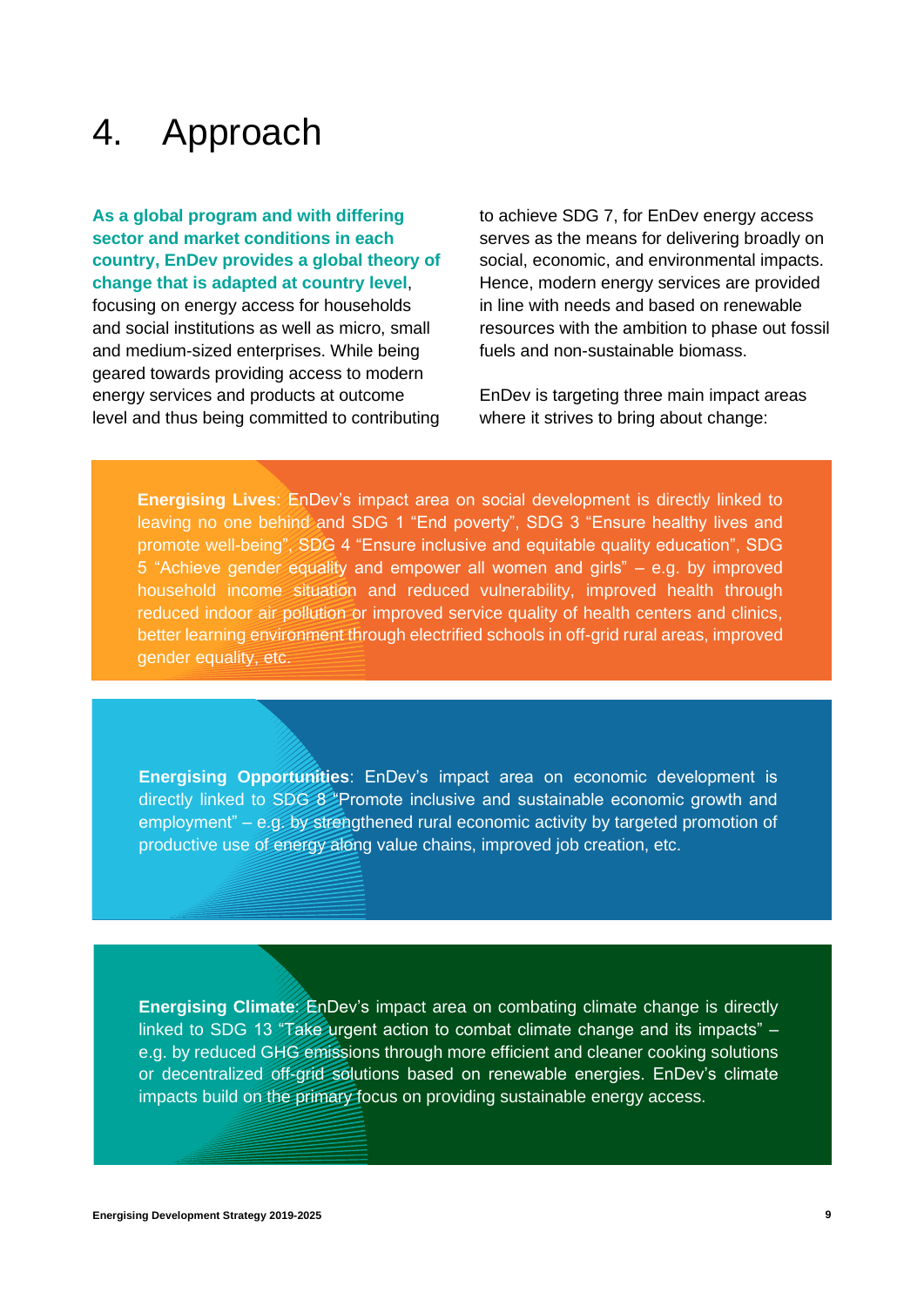Although EnDev's methodological approach largely depends on the specific country contexts of implementation, EnDev in its theory of change generally builds on a systematic understanding of a **trifold set of barriers**, including but not limited to:

- **Supply side support** along the value chain (building entrepreneurial skills and competences; strengthening business models; introducing good business practices like quality and financial management; supporting product/service innovations; strengthening distribution systems; supporting marketing activities; facilitating access to corporate finance; etc.)
- **Demand side support** (raising awareness; supporting behavioral change; encouraging purchase of new products/services; strengthening aftersales-services; promoting productive use; supporting fee-for-service approaches; facilitating access to finance for consumers; etc.)
- **Enabling environment support** (introducing quality control of products based on norms and standards, incl. warranty schemes; improving tax and tariff

regimes; promoting associations of entrepreneurs; simplifying (business) regulations; improving safety net approaches with targeted transfer schemes; etc.)

These barriers are targeted by **an integrated set of key interventions**, including (but not limited to):

- **Training, business development, hardware**: technical/business capacity building, equipment and in-kind support
- **Access to finance**: results-based financing with combined technical assistance, business development services and support to reach bankability
- **Evidence, learning transfer and innovation**: data collection and analysis, knowledge management and innovation support
- **Policy advice and capacity development**: strategic, policy, and regulatory advice, capacity building for conducive framework conditions and implementation of lessons from the field
- **Partnerships and alliances**: multistakeholder collaboration, at country level and through international advocacy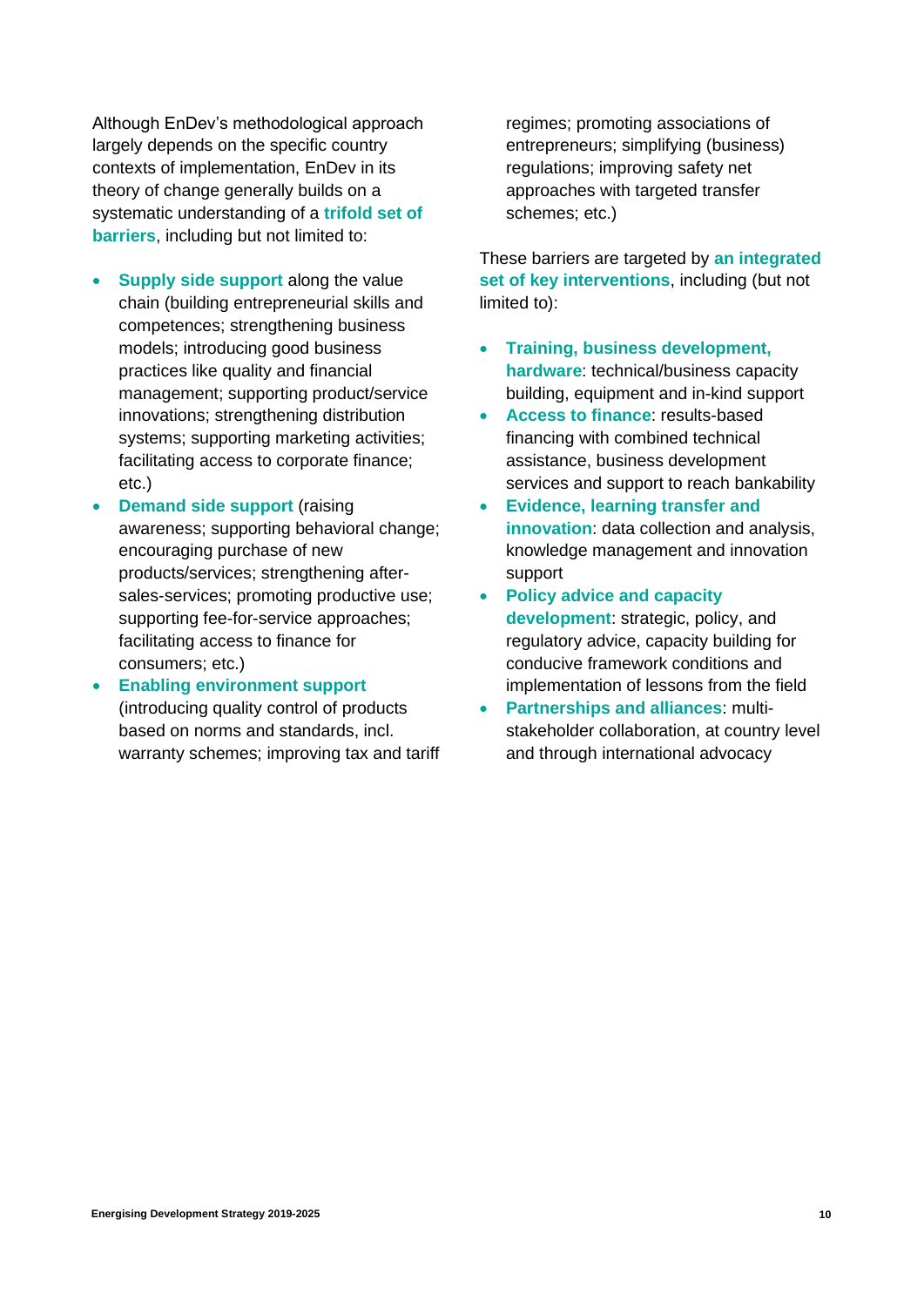#### **Theory of changeEnergising Climate Energising Lives Energising Opportunities** Impacts Social development **Economic development** Combating climate change • improved HH income · strengthened rural · reduced GHG emissions situation, reduced economic activity · reduced forest degradation strengthened climate change increased SME productivity vulnerability • improved health (HH,SI) · increased job creation resilience of beneficiaries • better learning environment · increased resource · improved gender equality mobilization  $\sum_{i=1}^{13}$  $\overline{M}$ M Private sector and public actors continue investing to expand the provision of modern energy services and products Assumptions · Households, businesses, and social institutions continue to use and replace modern energy services and products • Professionalized commercial or - where appropriate - dedicated publicly supported market growth Outcome for modern energy services and products Enhanced households', businesses', and social institutions' adoption rate of modern energy services and products across larger geographic areas and across larger modern energy services and products portfolio · Commercial and - where appropriate - sustainable public investments into modern energy services and products Assumptions - Households, businesses, and social institutions buy or invest in and use modern energy services and products . Professionalized market actors with technical/business skills for production, distribution, retail, O+M Outputs for modern energy services and products and results · Scalable business models for modern energy services and products and respective market actors mobilizing investments · Improved consumer awareness and increased consumer demand for high-quality modern energy services and products • More favorable framework conditions for energy access sector and market development Training, business development, hardware Policy advice and capacity development **Key interventions** · Technical/business capacity building · Strategic, policy, and regulatory advice • Equipment and in-kind support • Capacity building for conducive framework conditions **Access to finance** • Results-based financing with combined TA **Partnerships and alliances** • Financial instruments and bankability support • Multi-stakeholder collaboration · International advocacy Evidence, learning transfer and innovation • Data collection and analysis • Knowledge management and innovation support **Enabling environment** Supply side barriers **Demand side barriers Barriers barriers** e.g.: poor entrepreneurial skills e.g.: low awareness for e.g.: limited norm/standard and competences; limited disadvantages/risks of tradtional business practices for quality energy services; limited adaptive setting and low enforcement leading to low product quality: and financial management: potential for behavioural change: insufficient warranty schemes: low product/service low purchasing power for new unfavorable tax and tariff innovations; insufficient products/services: untapped regimes; low level of private distribution systems: potential for promoting productive use; limited access to consumer sector organization and limited scalable business models: limited ability to advocacy via associations; finance: etc. poor policy framework; mobilize investments: etc. limited/unsustainable safety net approaches; etc. Current limited capacities and financing do not permit fast development of bankable and scalable Assumptions business models for modern energy services and products or - where appropriate - current limited sustainability of public approaches for the promotion of modern energy services and products Growth of commercial or - where appropriate - publicly supported markets for modern energy Root cause serivces and products is slow as well as geographically and technologically confined Limited (i.e. no or low) access to modern energy services and products continues to constitute a significant limitation for social and economic development and contributes to greenhouse gas emissions in EnDev partner count Core problem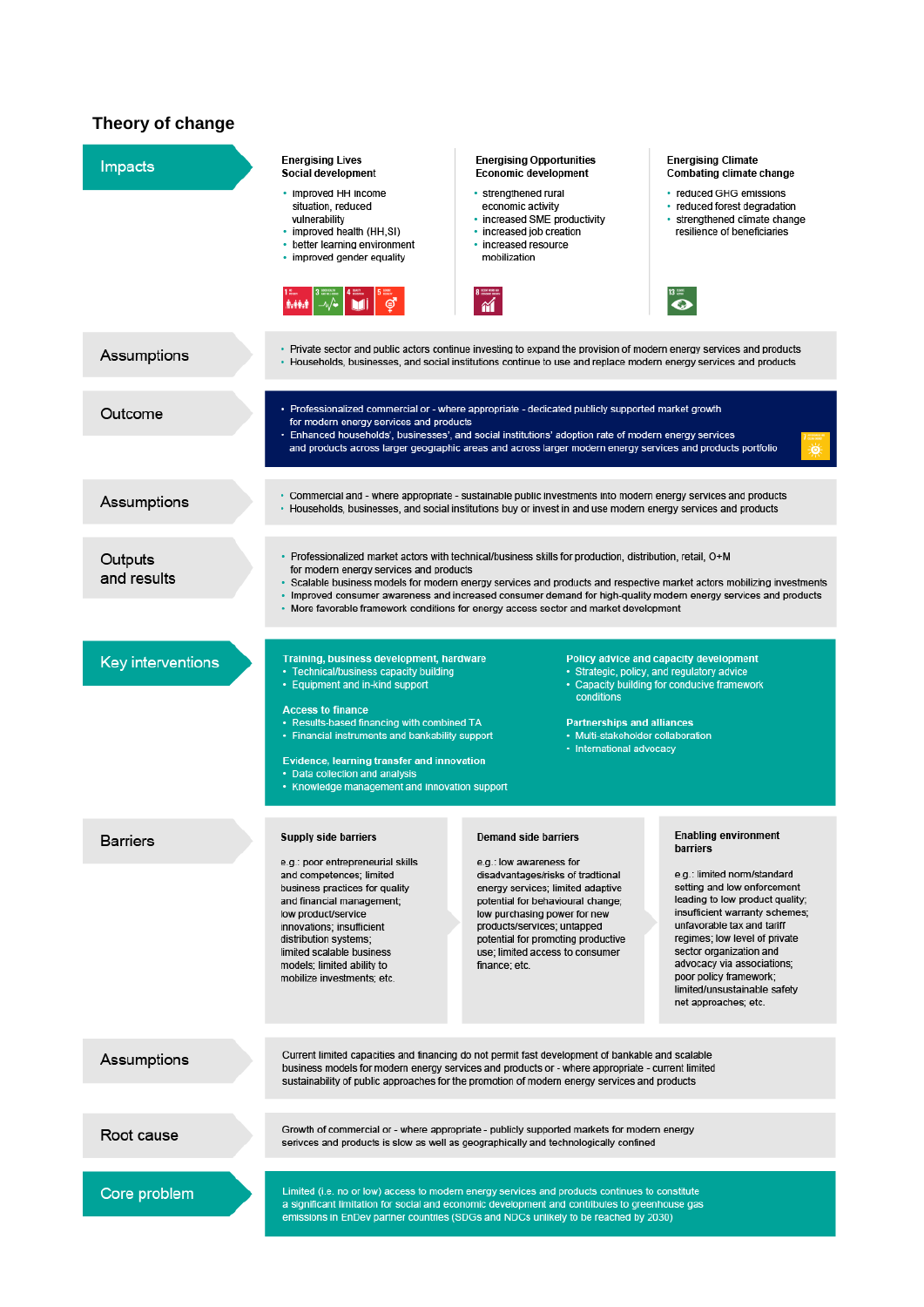EnDev follows a technology-neutral approach, promoting the provision of access to renewable energy as the means for delivering on social, economic, and climate impacts depending on the specific situation and the respective preconditions. This is the basis for every country-specific theory of change. Each individual country project has the opportunity to select the intervention areas (electrification – grid, mini-grid or stand-alone – and/or cooking energy and/or (where appropriate) energy efficiency), geographic focus (rural and peri-urban areas) and the measures, which are considered most promising and appropriate to overcome main blockages to provide modern energy services, thereby delivering on EnDev's impact areas. In this process, EnDev country projects have the flexibility to adapt their approach and their activities continuously to changing conditions and according to lessons learnt.

#### **However, this flexibility is linked to EnDev's concept of managing for results.**

EnDev country projects are and will remain to be subject to clear **performance criteria** and a **comprehensive monitoring** process, which are decisive for the projects' durations and the budget allocations. Success is measured in terms of EnDev's results framework, including:

- number of people, social institutions as well as micro, small and medium-sized enterprises gaining sustainable access to modern energy services
- broader development impacts of energy interventions
- contribution to sector transition and sustainable market development

In addition to EnDev's main results indicator of people with energy access, country projects will be prioritized that contribute to sector transitions towards an inclusive social, economic and low carbon development, providing a comprehensive response in the three main impact areas Energising Lives, Energising Opportunities, and Energising

Climate. This also includes activities to achieve access to modern energy on higher tier levels as well as energy access on municipal level based on renewable energies, and activities that strengthen the social participation of the poor through improved health care and education. EnDev will push for higher tier levels and tier level progress where this is opportune, especially to contribute to rural – but not exclusively – economic development through productive use of energy. Doing so, EnDev will simultaneously fulfil its mandate to leave no one behind, finding solutions serving the poor and vulnerable, including solutions that cannot be sustained by commercial markets alone.

Throughout its portfolio and reflected in its results framework, EnDev will strengthen its gender approach, in cooperation with specialized partners to actively support women taking key positions in the energy access or productive value chain, in addition to improving the situation of women and girls as beneficiaries of energy access in terms of better health, reduced drudgery, and improved information and education.

EnDev is introducing a safeguards and gender approach for all country projects to identify unintended negative impacts (and external risks) as well as potentials to actively work towards a safeguard- and gender-sensitive approach, so that EnDev activities are planned accordingly. Based on GIZ's state-ofthe-art safeguards and gender methodology, the approach is introduced as a mandatory process.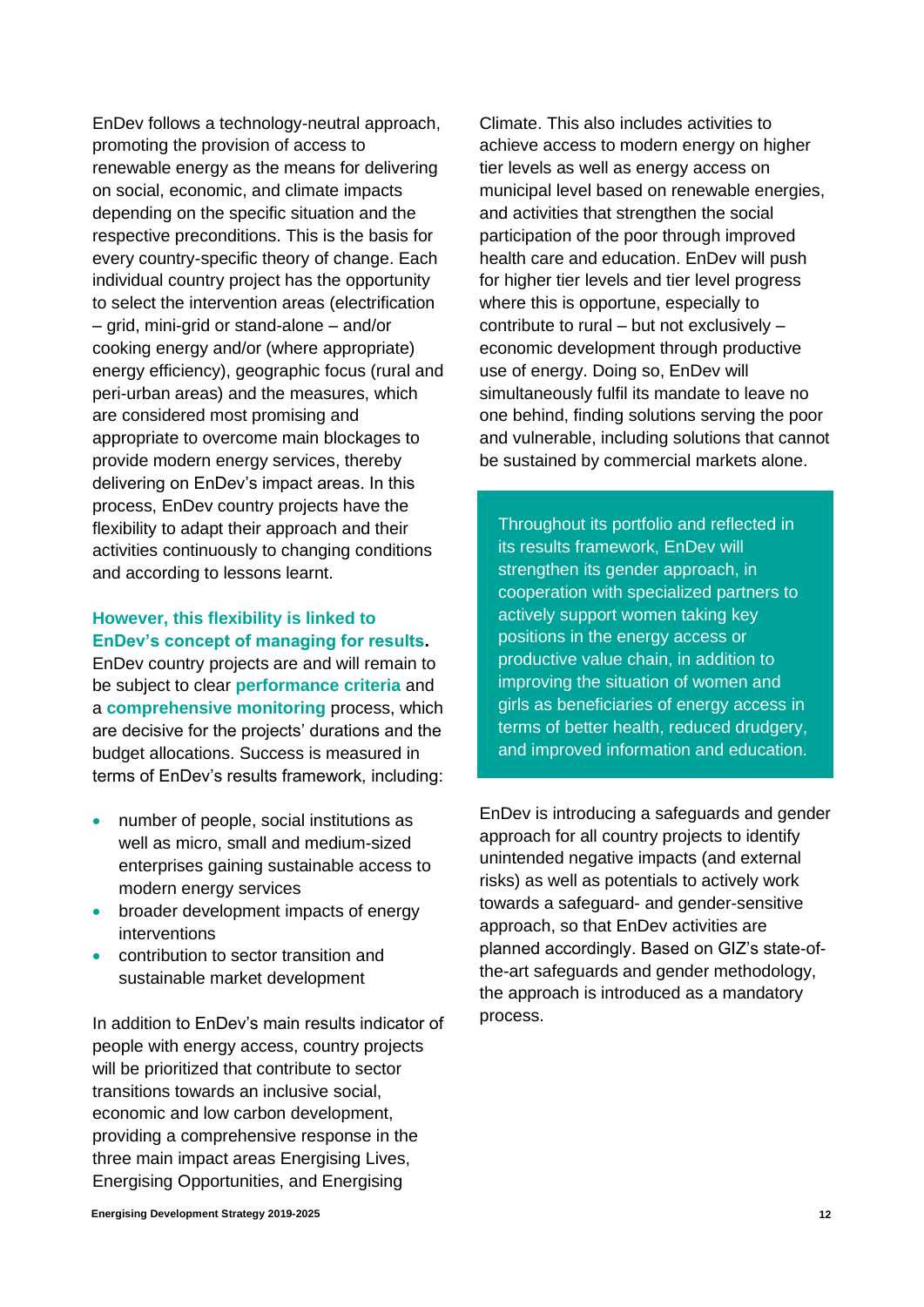EnDev's approach comprises the following safeguard categories:

- Environment and climate
- Conflict and context sensitivity
- Human rights
- **Gender**

Particularly in the context of the promotion of stand-alone (solar) systems but also beyond these technologies more broadly, EnDev has the ambition to work towards safe disposal of deficient or discarded systems to reduce the risk of environmental hazards of electronic waste. In the long-term, EnDev should contribute to recycling approaches and a more responsible value chain. However, in many EnDev partner countries there are no viable business models today due to low environmental regulation and/or low enforcement of this regulation. Where appropriate, EnDev shall pro-actively reach out to other programs in this field to work towards synergies in order to reduce risks.

#### **On implementation level, EnDev continues to operate through a number of implementers with proven track record and implementation capacity**. These

organisations receiving EnDev funds, take responsibility for the implementation of components or entire projects. EnDev will further strengthen the integrated partnership and collaboration with implementers. EnDev will gradually and competitively increase the share of its partner organisations, and bring balance in the portfolio, particularly for new countries and for countries or components up for renewal. Final responsibility for the component or country project is with GIZ as financial management lead of EnDev. GIZ standards for fiduciary, project, and contract management will be applied as well as GIZ standards on implementation, quality assurance, and EnDev standards on monitoring. Global monitoring and reporting to donors is coordinated by GIZ, including joint progress reporting.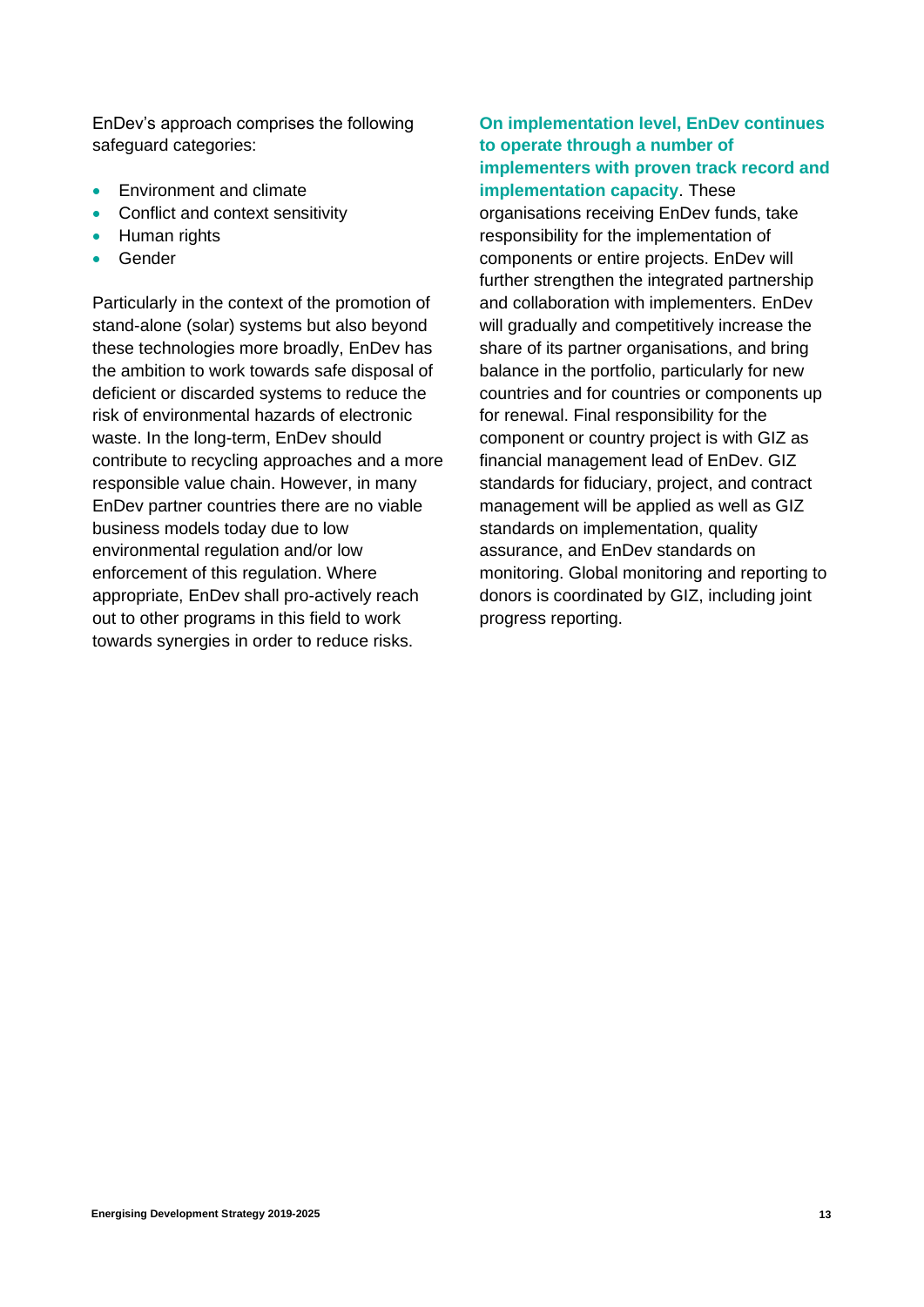## <span id="page-14-0"></span>5. Portfolio

#### **Starting in 2018, a mechanism for a regular portfolio review has been established.**

Result of this portfolio review is a quantitative and qualitative analysis of the performance and potential of country projects – and how they will contribute to EnDev's targets and ambition. The portfolio review feeds into a recommendation to the Consultative Group on the categorization of countries, i.e.:

- Countries with a long-term EnDev involvement (up to four years)
- Countries with a medium-term EnDev involvement (up to three years)
- Countries with an ending EnDev involvement (up to one year)
- Potential countries for a new EnDev involvement (up to three years)

It is important to note that although countryspecific theories of change and conceptual indicative planning spans the abovementioned time horizons, any formal commitment cannot exceed the formal commissioning phases of EnDev.



#### **Strategy and portfolio development**

<sup>1</sup>Comprehensive portfolio review in 2018

<sup>2</sup> Periodical annual portfolio review during phases

**Energising Development Strategy 2019-2025 14**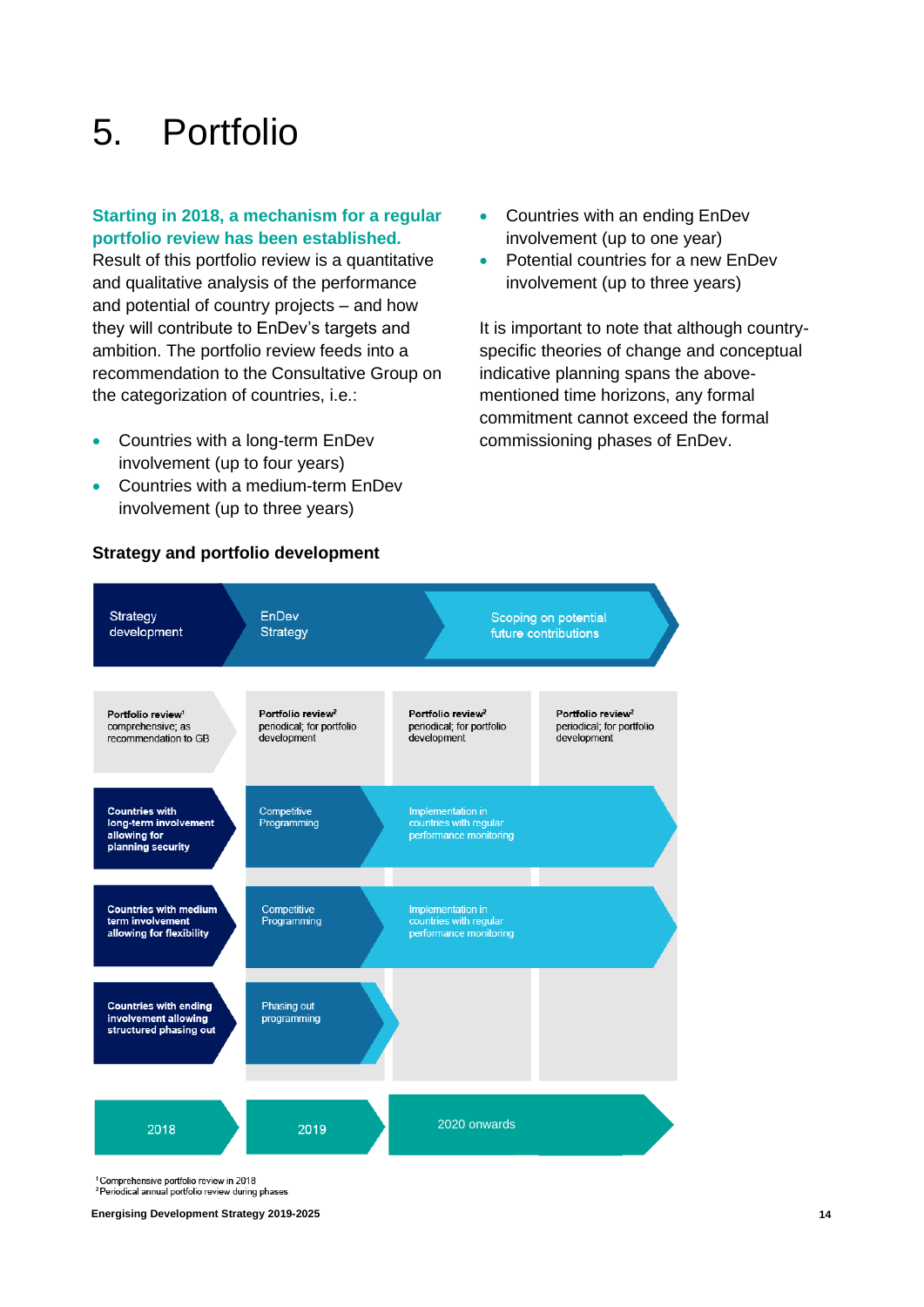Progress and sustained potential in projects will be annually reviewed, and in case of significant delays funds may be (partially) reallocated to manage for maximum results and impacts in other countries. Flexibility is one of EnDev's strengths: In initiating and up-scaling individual country projects, in a re-allocation of funds and changing country strategies, or in piloting innovative business models.

#### **Quality, cost efficiency, and sustainability of EnDev's activities and results are decisive criteria for portfolio management**.

Although it is not planned to increase the overall number of countries that EnDev is currently operating in, there is, except for the availability of funds, no fundamental limitation in initiating new activities in new countries. If funding allows, suggestions for potential new countries will be part of the annual portfolio review. Assessing these countries will be based on a set of qualitative and quantitative criteria (including, but not limited to: political interest of EnDev donors, prospect of long term funding, promising opportunities for increasing energy access, degree of market development, ownership of the partner country and stakeholders involved, number of people reached in relation to expected costs, expected impact of interventions and expected sustainability, scaling-up potential, complementarity with other ongoing programs/projects, synergy potential with other implementers, etc.). A reasonable implementation structure needs to be in place. Working with new implementing partners is welcomed – particularly also with capable local partners – but quality standards of EnDev are pivotal in the choice, as are cost efficiency and capacity to deliver. Result of this assessment would be an EnDev country entry strategy and a proposal for a potential set of interventions. Countries with an ending

EnDev involvement follow a gradual phasingout trajectory, with a focus on documenting and sharing lessons learnt – including a final evaluation at country level – as well as on administrative wrapping up of operations. Sharing findings of final evaluations as well as specific lessons learnt from country projects, will be integrated in and feed into the broader knowledge management and learning agenda of the group of key implementers.

EnDev is a global program with a strong focus on Least Developed Countries, particularly in sub-Saharan Africa, but also with operations in Asia and (with decreasing extent) also in Latin America. According to the Global Tracking Framework, access to electricity in absolute terms is outpacing population growth everywhere but in sub-Saharan Africa. Out of 20 so-called high-impact countries which account for 80% of the global energy access deficit, 80% are countries in sub-Saharan Africa. For cooking energy, 80% of the countries with the lowest access rate are countries in sub-Saharan Africa. One out of two people in sub-Saharan Africa – around 570 million people – still do not have access to electricity. Population growth continues to outpace annual growth in access to clean cooking, resulting in a stagnating and in some countries growing number of people without access – risking sub-Saharan Africa getting further and further behind in closing this gap.

Countries in EnDev's portfolio should at least have a minimum energy poverty ratio (no access to electricity and/or improved cooking system) of 30% on national level. At least 60% of its total funds are committed to Least Developed Countries. The regional focus on Africa is reflected in a share of at least 60% of total funds committed to sub-Saharan African countries.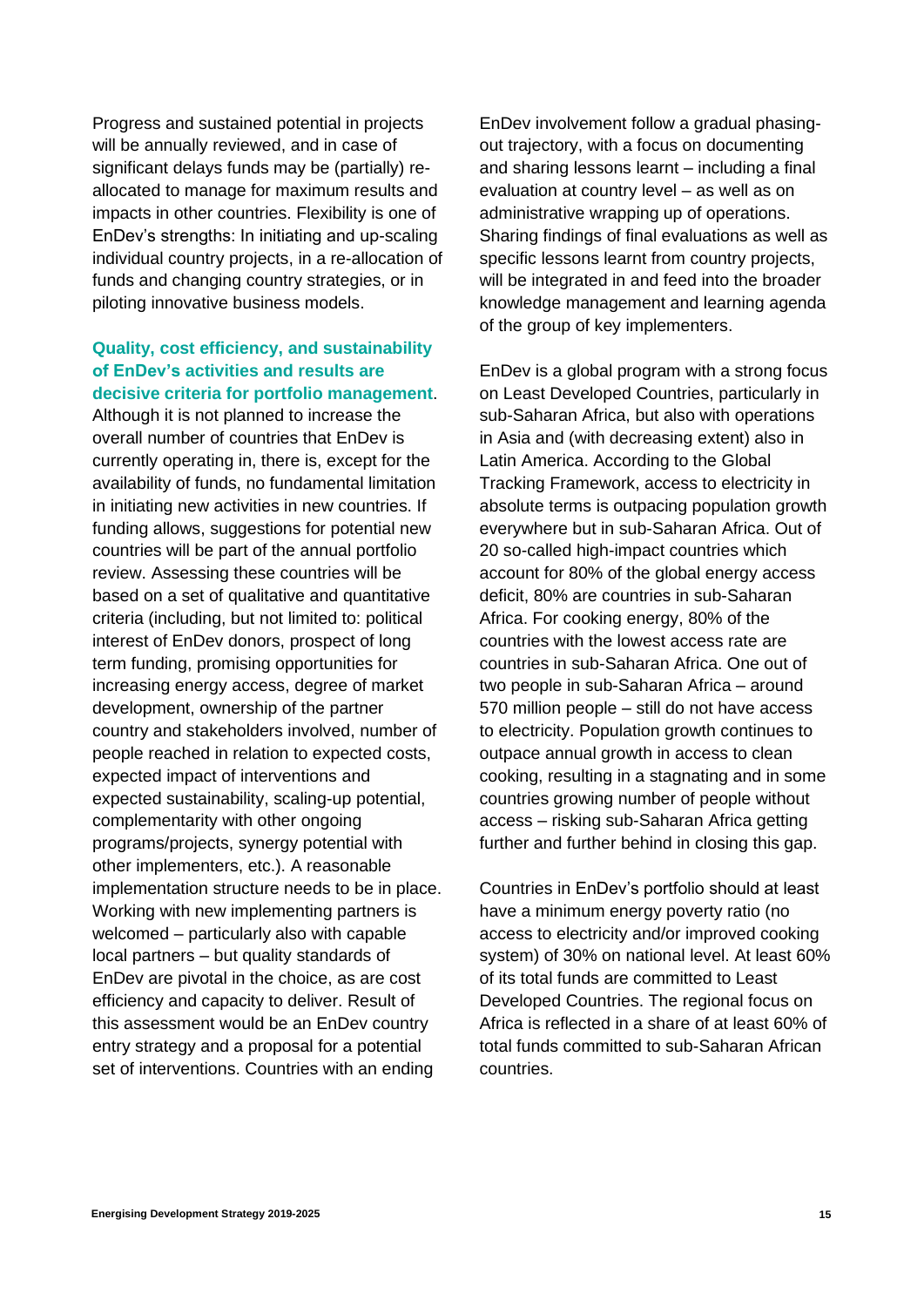# <span id="page-16-0"></span>6. Monitoring and evaluation

EnDev's stringent focus on results is combined with a **robust and reliable monitoring** system based on energy access data on individual beneficiary level. Detailed outcome data is collected and compiled on program level at a regular interval and reported to the donors. Conservative corrections for sustainability of access, attribution, and additionality are applied. In addition, basic data for market development (sales figures, features of sold products or installed systems, turnover of energy companies, job creation in the energy sector and through the provision of energy) as well as data on health and climate effects of energy technologies are collected. Through this system, EnDev can track in detail the progress in providing modern energy services and in stimulating and enhancing market development. In addition, EnDev will more strongly focus on disaggregated gender data, where available, to inform its gender-sensitive approach at country level. The monitoring information forms the basis for further analysis of specific barriers and success factors and to decide about project interventions. EnDev will

also share its data and analysis with the wider international energy access community. Monitoring data reported from country projects is validated and processed centrally at global level. Verification of monitoring processes is ongoing and will structurally be intensified in the context of quality control.

EnDev will strengthen its **evaluation** approach, both internally and by engaging a continuous independent evaluation team providing insights according OECD-DAC criteria on EnDev activities on both global and country level.

**Additional to outcome monitoring, impact and sustainability studies substantiate EnDev's impacts**. They may provide information on the link between energy access and poverty alleviation and economic and social development, benefits for women and children, climate change relations and health, etc. The findings of the studies will feed into international discussions where appropriate as well as serve to strengthen individual country approaches.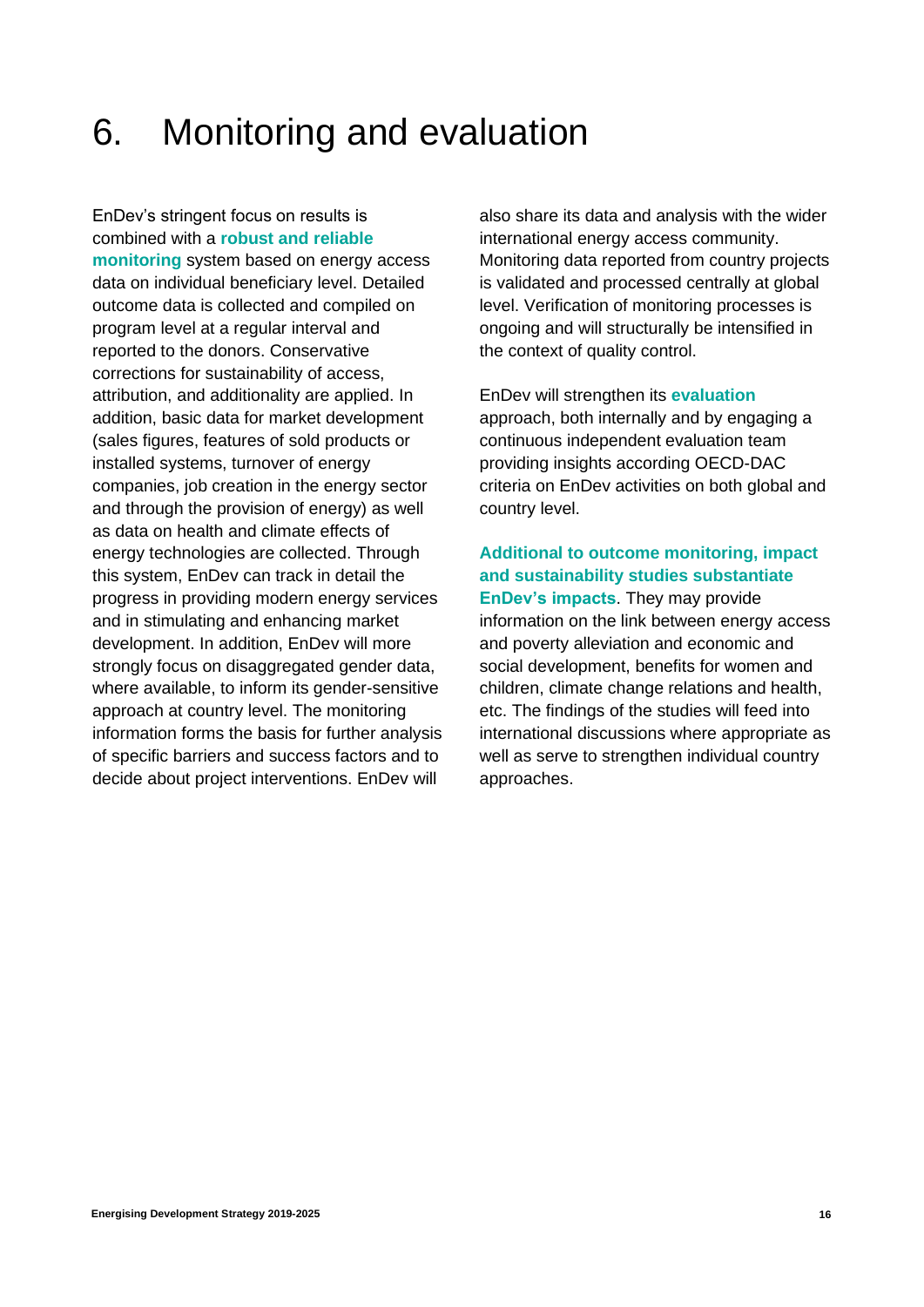## <span id="page-17-0"></span>7. Partnerships

#### **EnDev will play an active role in international efforts and initiatives contributing to the Agenda 2030 and the Paris Agreement**. EnDev defines partnerships at global, regional and national level and according to four key sectors: public sector, private sector, knowledge & research, finance sector. In this scheme, EnDev further defines three types of partners:

- **Key partner**: Partners share a common goal and have an established collaboration on a specific topic / driving an agenda jointly.
- **Primary partner**: Partners work in the same field, have a common goal (complementarities) and/or are key actors in agenda setting, but no specific collaboration has been agreed upon.
- **Secondary partner**: Partners work in the same field with points of contact and cooperation case by case.

EnDev will be selective when engaging in partnerships in order to avoid overdrawing on its resources for implementation. The Consultative Group may discuss how EnDev engages with global initiatives on a strategic level.

**Currently, EnDev focuses on working with major initiatives among them the World Bank / Energy Sector Management Assistance Program (ESMAP), the Clean Cooking Alliance, Lighting Global**. Others will be explored. On the national level in partner countries, EnDev will, where this contributes to EnDev's main objectives, feed into (sub-)sector policy development, particularly in those countries where EnDev experience might pave the way for a larger (sub-)sector approach. In coordination with the Consultative Group and upon approval by BMZ, EnDev – in cooperation with other development partners – will support countries in tackling their NDC ambitions where

opportune. In order to synergize activities as much as possible, EnDev will further strengthen regular exchange with the donor representatives in countries where it is active.

#### **On national policy level, EnDev will share its field experiences and technical**

**expertise**. EnDev will advise and work with partners to build and strengthen the enabling environment. EnDev will strike a balance on engaging on political level, mainly by sharing its practical experience and by providing targeted advice on selected policy, legislative, or regulatory topics allowing also others in the sector to pick up on these leads and to engage in a more in-depth political dialogue on an informed basis. As a global program, EnDev's strength lies in its global scope, being able to feed in its experience and lessons learnt from similar sector contexts globally. In this regard, EnDev work complementary to other (bilateral) sector programs with a more distinct mandate on macro-level interventions. EnDev's added value originates from its field work and technical expertise and working with local institutions.

## **EnDev will also further develop its joint knowledge management and innovation**

**agenda.** EnDev aims to not only capture collective lessons learned from its own projects, but also to compare and share its findings with other implementers and academia to gather evidence on impacts and on successful (and unsuccessful) project approaches. Innovation, both in pursue of technical solutions and business approaches, will be core to EnDev's work, and receive more emphasis. EnDev will also aim to stronger engage external (business driven) innovations into the program, in particular rapidly developing digital solutions related to financing and consumer intelligence, and new applications of energy for productive use.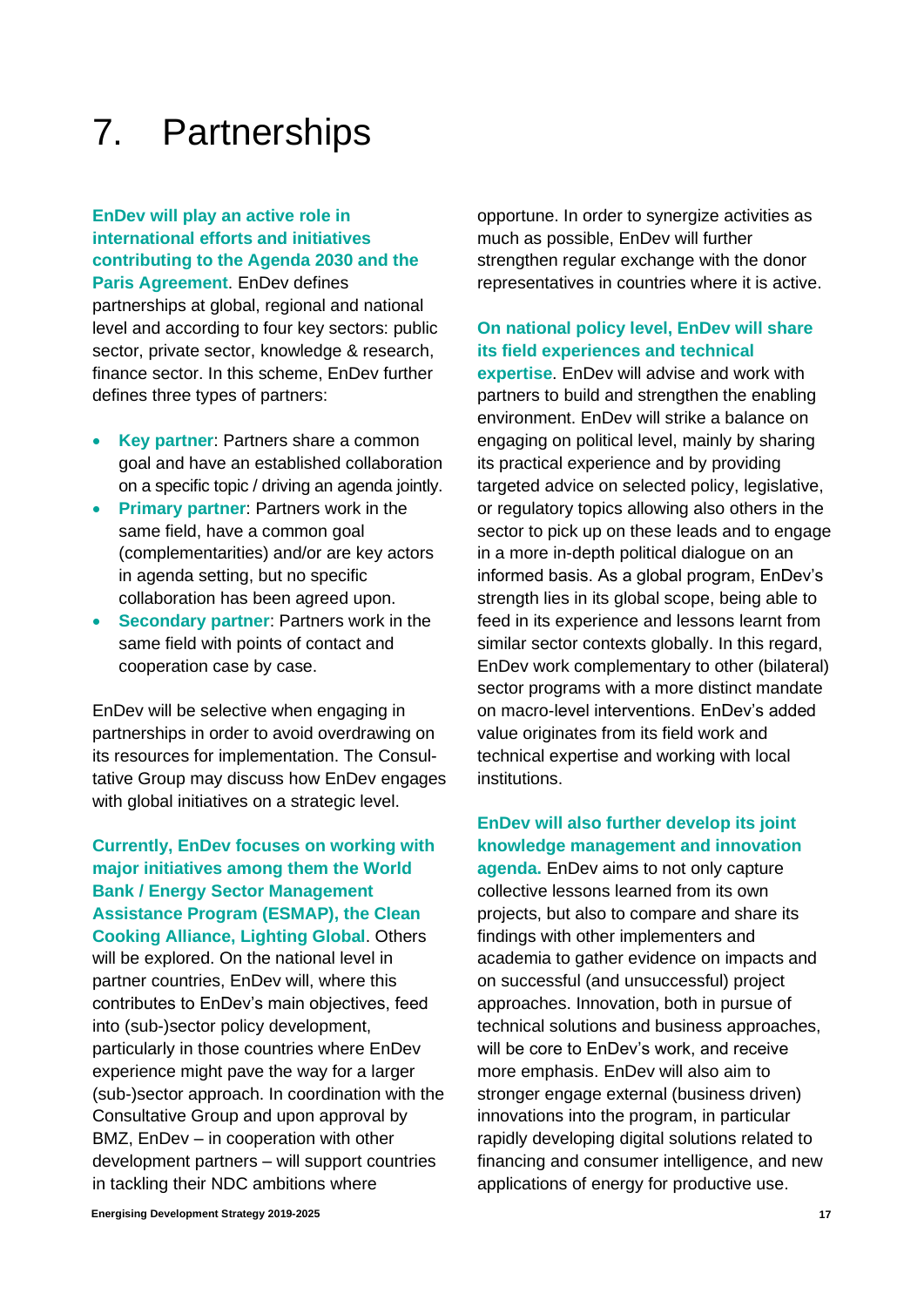# <span id="page-18-0"></span>Abbreviations

| <b>ADES</b>     | Association pour le Développement de l'Energie Solaire Suisse                          |
|-----------------|----------------------------------------------------------------------------------------|
| <b>AVSI</b>     | Association of Volunteers in International Service                                     |
| <b>BMZ</b>      | Federal Ministry for Economic Cooperation and Development / Germany                    |
| <b>CLASP</b>    | Collaborative Labeling and Appliance Standard Program                                  |
| <b>DGIS</b>     | Directorate-General for International Cooperation at the Ministry of Foreign Affairs / |
|                 | <b>Netherlands</b>                                                                     |
| <b>EnDev</b>    | <b>Energising Development</b>                                                          |
| <b>ESMAP</b>    | Energy Sector Management Assistance Program                                            |
| <b>GIZ</b>      | Deutsche Gesellschaft für Internationale Zusammenarbeit GmbH                           |
| <b>HIVOS</b>    | Humanistisch Instituut voor Ontwikkelingssamenwerking                                  |
| <b>HLPF</b>     | High-level Political Forum on Sustainable Development                                  |
| <b>NDC</b>      | <b>Nationally Determined Contributions</b>                                             |
| <b>NIS</b>      | Nordic International Support Foundation                                                |
| <b>Norad</b>    | Norwegian Agency for Development Cooperation / Norway                                  |
| <b>OECD-DAC</b> | Organisation for Economic Co-operation and Development / Development Assistance        |
|                 | Committee                                                                              |
| <b>RVO</b>      | Rijksdienst voor Ondernemend Nederland                                                 |
| <b>SDC</b>      | Swiss Agency for Development and Cooperation / Switzerland                             |
| <b>SDG</b>      | Sustainable Development Goal                                                           |
| <b>SNV</b>      | Netherlands Development Organisation                                                   |
| <b>UN DESA</b>  | United Nations Department of Economic and Social Affairs                               |